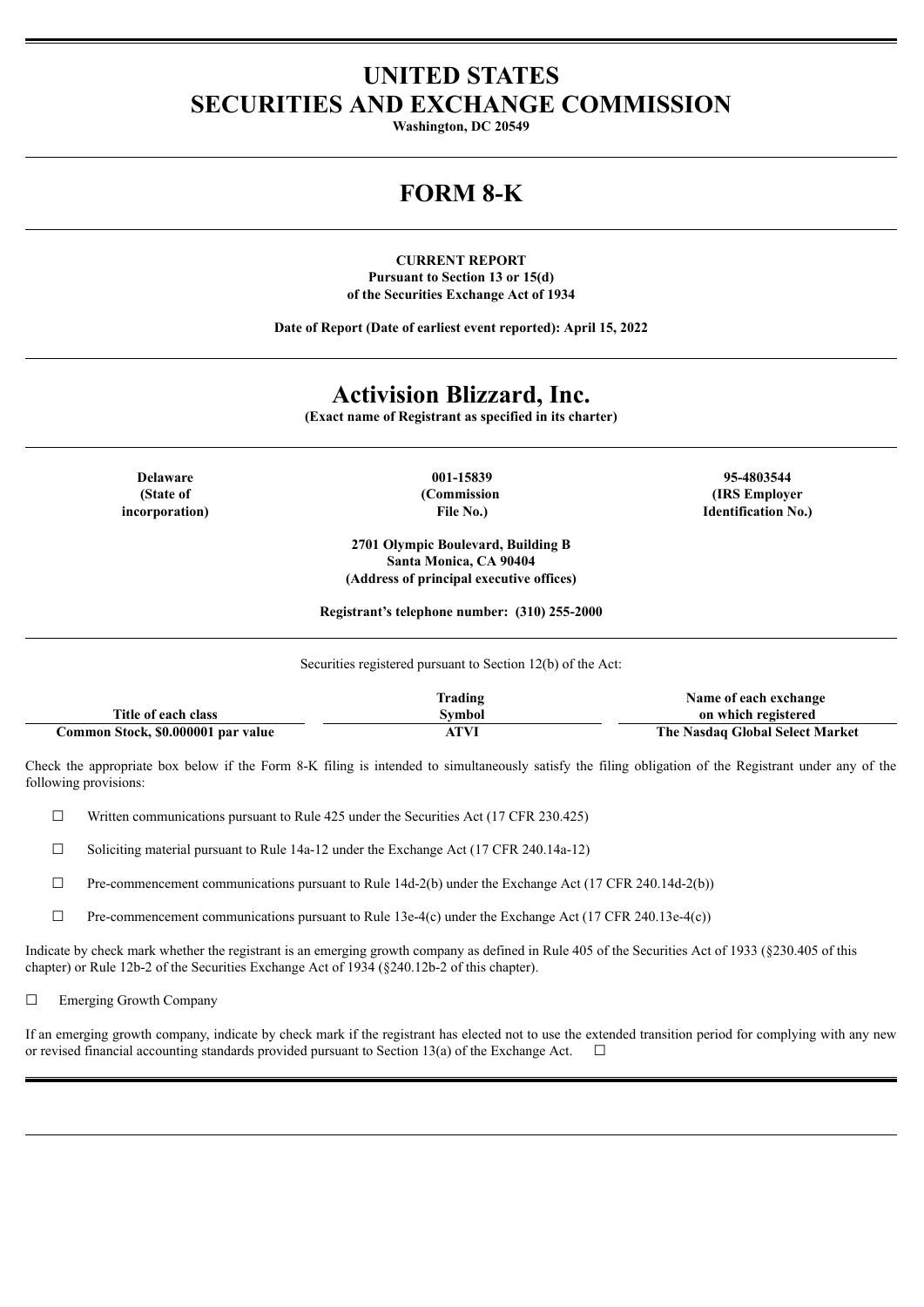### **Item 8.01 Other Events.**

As previously disclosed, on January 18, 2022, Activision Blizzard, Inc., a Delaware corporation (the "Company" or "Activision Blizzard"), entered into an Agreement and Plan of Merger (the "Merger Agreement"), by and among the Company, Microsoft Corporation, a Washington corporation ("Parent" or "Microsoft"), and Anchorage Merger Sub Inc., a Delaware corporation and wholly owned subsidiary of Parent ("Merger Sub"). The Merger Agreement provides that, upon the terms and subject to the conditions set forth in the Merger Agreement, Merger Sub will merge with and into the Company (the "Merger"), with the Company surviving the Merger as a wholly owned subsidiary of Parent. The Company filed a definitive proxy statement (the "Proxy Statement") with the Securities and Exchange Commission on March 21, 2022, in connection with, among other things, the Merger Agreement.

### **Certain Litigation**

As previously disclosed in the Proxy Statement, following the announcement of the Merger and prior to the filing of the Proxy Statement, lawsuits were filed by purported stockholders of the Company in connection with the transactions contemplated by the Merger Agreement under the captions *Stein v.* Activision Blizzard, Inc. et al., No. 1:22-cv-01560 (S.D.N.Y.); Perry v. Activision Blizzard, Inc. et al., No. 1:22-cv-02074 (S.D.N.Y.); Whitfield v. Activision Blizzard, Inc. et al., 1:22-cv-01182 (E.D.N.Y.); Lande v. Activision Blizzard, Inc. et al., No. 1:22-cv-01267 (E.D.N.Y.); Watson v. Activision Blizzard, Inc. et al., No. 2:22-cv-01268 (C.D. Cal.); Rubin v. Activision Blizzard, Inc. et al., No. 2:22-cv-01343 (C.D. Cal.); Baker v. Activision Blizzard, Inc. et al., No. 2:22-cv-00875 (E.D. Pa.); and *David v. Activision Blizzard, Inc. et al.*, No. 1:22-cv-00339 (D. Del.) (the "Complaints"). The Complaints each assert violations of Section 14(a) and Section 20(a) of the Securities Exchange Act of 1934, as amended, and allege that the preliminary proxy statement filed in connection with the Merger omitted certain purportedly material information which rendered the preliminary proxy statement incomplete and misleading. The Complaints name the Company and its directors as defendants.

Following the announcement of the Merger, the Company also received several demand letters from purported stockholders and one lawsuit, *Sjunde AP-Fonden v. Activision Blizzard, Inc.*, No. 2022-0281-KSJM (Del. Ch.) (the "220 Complaint"), was filed for books and records pursuant to 8 Del. C. § 220. Among other things, the demand letters and the 220 Complaint seek to investigate purported breaches of fiduciary duty related to the Merger.

While the Company believes that the disclosures set forth in the Proxy Statement comply fully with all applicable law and denies the allegations in the Complaints, demand letters and the 220 Complaint, in order to moot plaintiffs' disclosure claims, avoid nuisance and possible expense and business delays, and provide additional information to its stockholders, the Company has determined to voluntarily supplement certain disclosures in the Proxy Statement related to plaintiffs' claims with the supplemental disclosures set forth below (the "Supplemental Disclosures"). Nothing in the Supplemental Disclosures shall be deemed an admission of the legal merit, necessity or materiality under applicable laws of any of the disclosures set forth herein. To the contrary, the Company specifically denies all allegations that any additional disclosure was or is required or material.

### **SUPPLEMENTAL DISCLOSURES**

This supplemental information should be read in conjunction with the Proxy Statement, which should be read in its entirety, including the cautionary notes regarding the risks and limitations associated with relying on prospective financial information. The inclusion in this supplement to the Proxy Statement of certain summary unaudited prospective financial information should not be regarded as an indication that any of the Company, Parent or their respective affiliates, officers, directors or other representatives, or any other recipient of this information, considered, or now considers, it to be material or to be reliably predictive of actual future results, and the unaudited prospective financial information should not be relied upon as such. To the extent defined terms are used but not defined herein, they have the meanings set forth in the Proxy Statement. For clarity, new text within restated paragraphs from the Proxy Statement is highlighted with **bold, underlined text**, and deleted text within restated paragraphs from the Proxy Statement is highlighted with strikethrough text.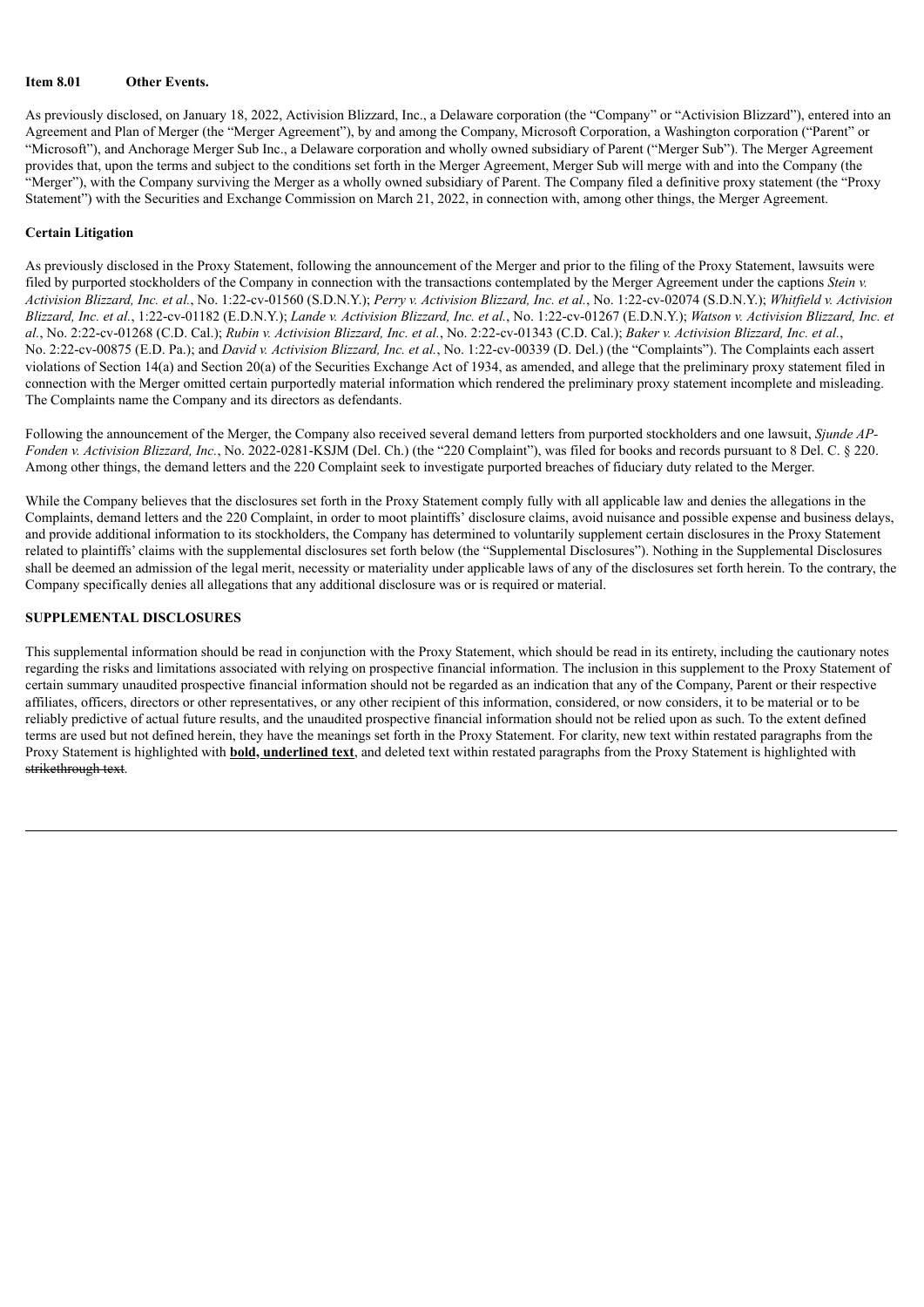Adding the following paragraph after the second paragraph under "Proxy Summary—Legal Proceedings Regarding the Merger" on page 10 and the second paragraph under "Proposal 1: Adoption of the Merger Agreement—The Merger—Legal Proceedings Regarding the Merger" on page 72 as *follows:*

"Activision Blizzard received a voluntary request for information from the SEC and a grand jury subpoena from the DOJ, both of which appear to relate to their respective investigations into trading by third parties – including persons known to Activision Blizzard's CEO – in securities prior to the announcement of the proposed transaction. Activision Blizzard has informed these authorities that it intends to be fully cooperative **with these investigations.**"

Amending and restating the first and second sentences of the fourteenth paragraph under "Proposal 1: Adoption of the Merger Agreement-The Merger-*Background of the Merger" on page 34 as follows:*

"Also on December 6, 2021, at the request of Activision Blizzard senior management, in advance of the meeting scheduled for the following day, discussion materials related to the Activision Blizzard's ILong-FRange pPlan (which we refer to as the "Long-Range Plan" as defined below), together with "stretch" goals and objectives of the management teams of Activision Blizzard's franchises and business units included as an appendix (as described below), **were** was shared with representatives of Microsoft, and subsequently shared by Microsoft with representatives of Goldman Sachs & Co. LLC, Microsoft's financial advisor, which we refer to as "Goldman Sachs." **Activision Blizzard's long-range plan (which we refer to as the "Long-Range Plan")**The Long-Range Plan was approved by the Activision Blizzard Board of Directors on November 2, 2021 as the plan to be used for internal business planning purposes for Activision Blizzard's performance for its fiscal years 2021 through 2024.

Amending and restating the third sentence of the thirty-fourth paragraph under "Proposal 1: Adoption of the Merger Agreement—The Merger— *Background of the Merger" on page 37 as follows:*

"Also at the meeting, the Activision Blizzard Board of Directors discussed certain information provided by Allen & Company regarding Allen & Company's material relationships with Activision Blizzard and Microsoft during the preceding two-year period as previously provided to the Activision Blizzard Board of Directors, which information indicated that Allen & Company had not provided investment banking services to Microsoft during **such preceding two-year period for which Allen & Company received compensation**."

Amending and restating the first sentence of the thirty-eighth paragraph under "Proposal 1: Adoption of the Merger Agreement—The Merger— *Background of the Merger" on page 38 as follows:*

"Mr. Kotick provided an update to the Activision Blizzard Board of Directors on the status of communications with representatives of **Company A,** Company C, Company D and Company E."

Adding the following sentences to the end of the fifth to last paragraph under "Proposal 1: Adoption of the Merger Agreement—The Merger—Background *of the Merger" on page 42 as follows:*

"Representatives of Skadden also presented on derivative suits in the context of a merger transaction and taking into consideration the potential value of such claims when considering whether to approve the proposed transaction with Microsoft. The Activision Blizzard Board of Directors discussed the need to consider the potential value to Activision Blizzard of pending derivative litigation claims and noted that even if such litigation claims had material value, the proposed transaction price of \$95.00 per share provided more than adequate value for such litigation **claims.**"

Amending and restating the fourth sentence of the second to last paragraph under "Proposal 1: Adoption of the Merger Agreement—The Merger— *Background of the Merger" on page 42 as follows:*

"After discussions, including as to the matters described below under "— Recommendation of the Activision Blizzard Board of Directors; Activision Blizzard's Reasons for the Merger," the Activision Blizzard Board of Directors unanimously determined to delegate the final resolution of the dividend issue to an ad hoc committee of directors of the Activision Blizzard Board of Directors, consisting of Messers **Mr.** Morgado, **Activision Blizzard's lead independent director, Mr.** Corti**, an independent director,** and **Mr.** Kelly, and (i) determined that the terms of the merger agreement and the transactions contemplated thereby are advisable, fair to and in the best interests of Activision Blizzard and its stockholders; (ii) declared advisable, approved and authorized in all respects the execution and delivery of the merger agreement by Activision Blizzard, the performance by Activision Blizzard of its obligations thereunder, and the consummation of the transactions contemplated thereby upon the terms and conditions set forth therein; (iii) directed that the adoption of the merger agreement be submitted to a vote at a meeting of the stockholders of Activision Blizzard; and (iv) recommended that Activision Blizzard stockholders adopt the merger agreement."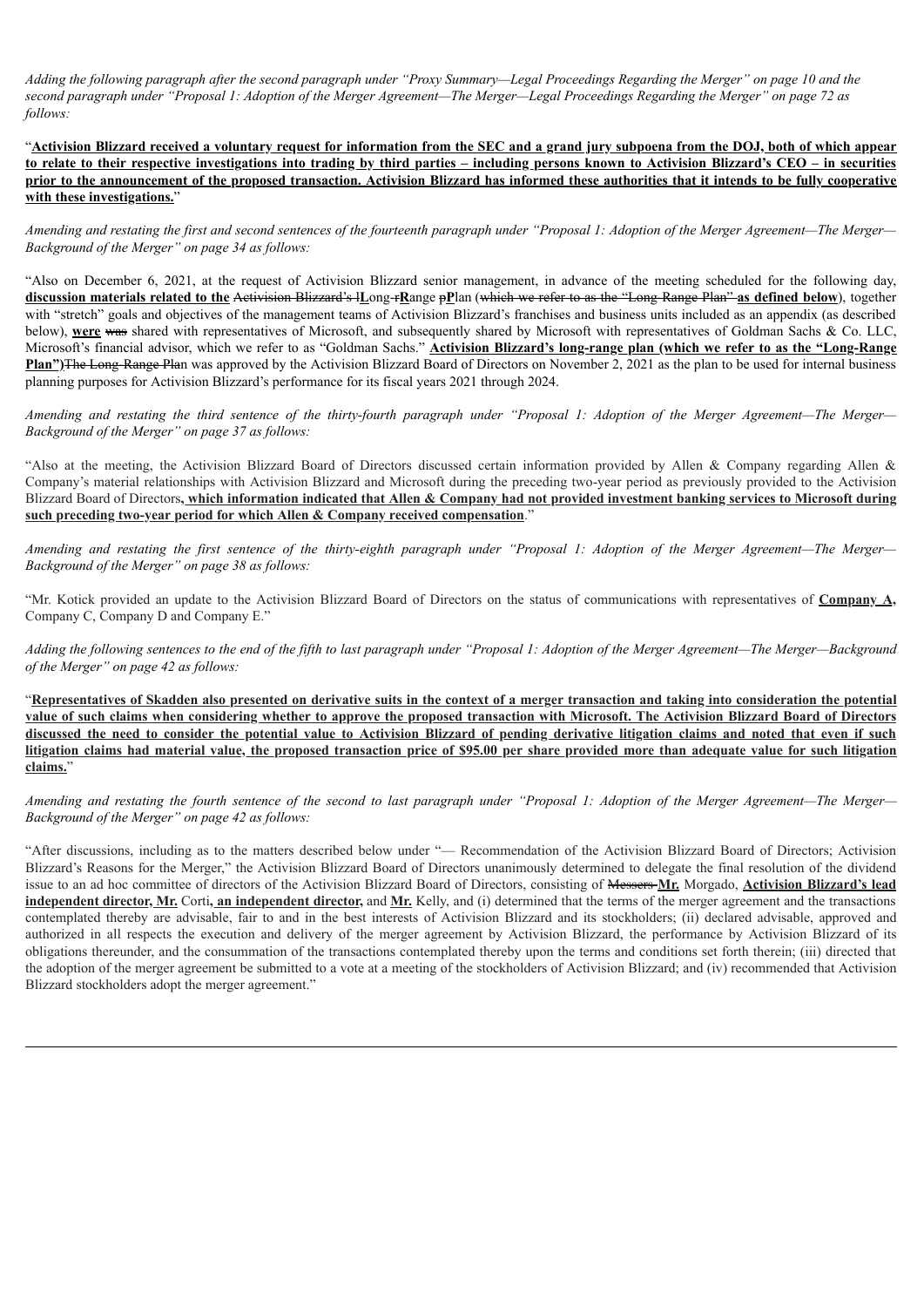Amending and restating the first and second sentences and adding the fourth sentence to the end of the last paragraph under "Proposal 1: Adoption of the *Merger Agreement—The Merger—Background of the Merger" on page 42 as follows:*

"Following the approval of the merger agreement and the transactions contemplated thereby (including the merger) by the Activision Blizzard Board of Directors, Activision Blizzard and Microsoft finalized the merger agreement, including the resolution of the outstanding dividend issue, which Mr. Nadella and Mr. Kotick discussed during the evening of January 17, 2022, and the resolution of which was approved by t**. T**he ad hoc committee of the Activision Blizzard Board of Directors formed to resolve the outstanding dividend issue, comprised of Messrs. Morgado, Corti and Kelly, approved such **resolution**. Early in the morning on January 18, 2022, Activision Blizzard and Microsoft executed the merger agreement, and, prior to the opening of trading on January 18, 2022, issued a joint press release announcing the execution of the merger agreement. **No discussions or negotiations regarding** post-closing employment arrangements with Microsoft occurred between Microsoft and Mr. Kotick prior to the approval and execution of the merger agreement and the transactions contemplated thereby, or have occurred subsequent to such approval and execution, through the date **hereof.**"

Amending and restating the last sentence of the first paragraph under "Proposal 1: Adoption of the Merger Agreement-The Merger-Financial Forecasts *—Long-Range Plan" on page 50 as follows:*

"**Discussion materials related to t**The Long-Range Plan, which included as an appendix the pre-risk-adjusted franchise and business unit inputs, was provided to Microsoft on December 6, 2021 and subsequently shared by Microsoft with Goldman Sachs."

Amending and restating the first sentence of the second paragraph and adding the first footnote to the corresponding table under "Proposal 1: Adoption of the Merger Agreement—The Merger—Financial Forecasts—Long-Range Plan" on page 50 as follows and adding the following paragraph, table and *related footnotes after such second paragraph:*

"The following table reflects selected metrics (in millions) **of Activision Blizzard** included in the Long-Range Plan as approved by the Activision Blizzard Board of Directors on November 2, 2021:

|                                 | <b>Fiscal Year Ending December 31,</b> |                |  |       |       |       |  |        |
|---------------------------------|----------------------------------------|----------------|--|-------|-------|-------|--|--------|
| Long-Range Plan $^{(1)}$        |                                        | 2022F<br>2021E |  |       | 2023E | 2024E |  |        |
| Revenue <sup>(2)</sup>          |                                        | 8.856          |  | 9.174 |       |       |  | 12.405 |
| Operating Income <sup>(3)</sup> |                                        | 3.718          |  | 3.886 |       | 4.849 |  | 5,597  |

(1) Activision Blizzard also engages in other businesses that do not represent reportable segments, including the Activision Blizzard distribution business, which consists of operations in Europe that provide warehousing, logistics and sales distribution services to **third-party publishers of interactive entertainment software, Activision's own publishing operations and manufacturers of** interactive entertainment hardware. Revenue and Operating Income include amounts from such other businesses, in addition to **Activision Blizzard's reportable segments.**

(2) Revenue excludes the impact of deferrals from Activision Blizzard's accounting treatment under GAAP on certain of Activision Blizzard's online-enabled products. Revenue (in millions) from the franchise and business unit inputs before applying Activision Blizzard management's risk assessments and judgments included as an appendix to the Long-Range Plan was: 2021E: \$8,856; 2022E: \$9,546; 2023E: \$12,654; 2024E: \$13,394.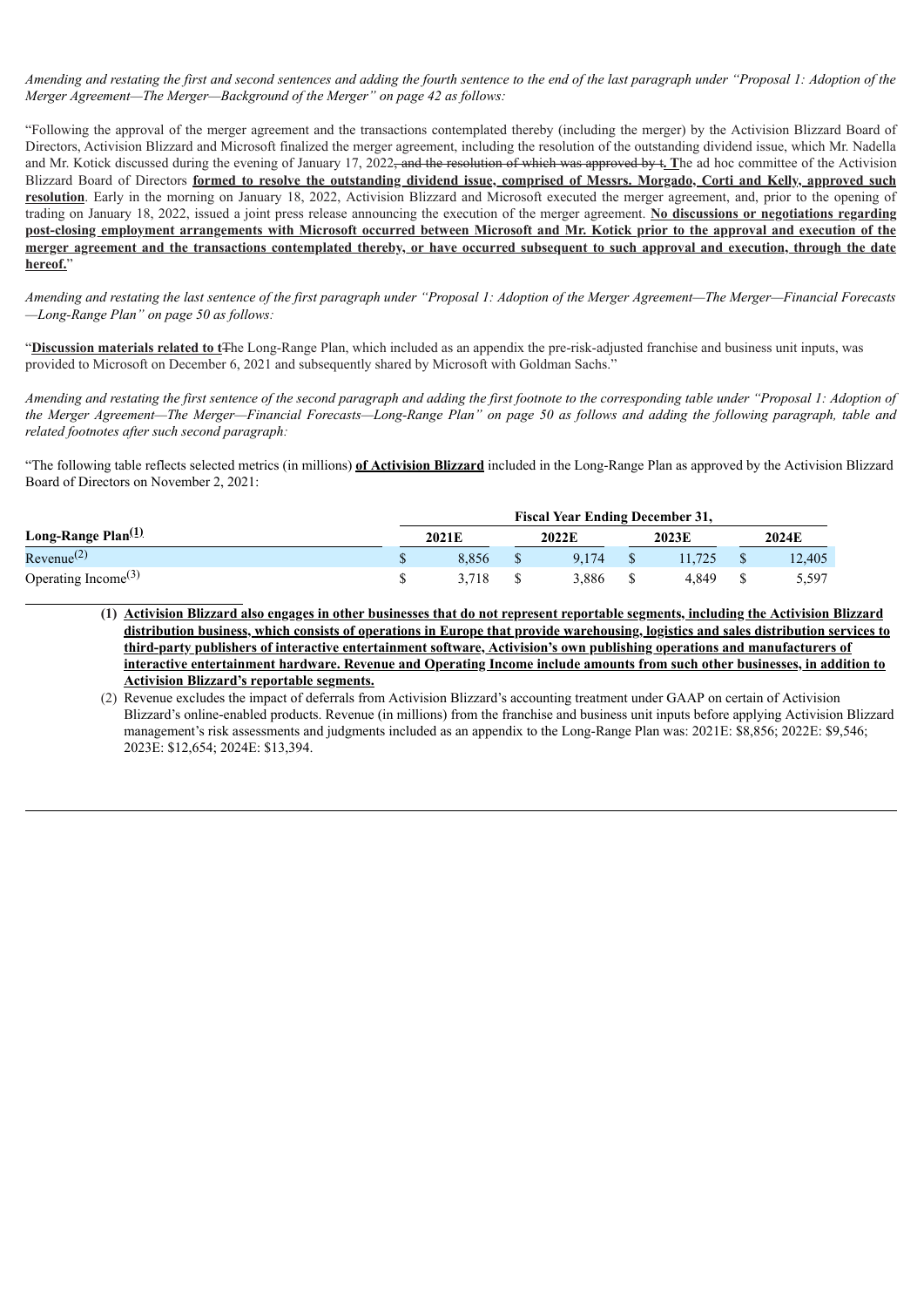(3) Operating Income was calculated in a manner consistent with EBIT (Pre-SBC) as described below in the management forecasts. Operating Income (in millions) from the franchise and business unit inputs before applying Activision Blizzard management's risk assessments and judgments included as an appendix to the Long-Range Plan was: 2021E: \$3,718; 2022E: \$4,082; 2023E: \$5,596; 2024E: \$6,391.

The following table reflects selected metrics (in millions) of Activision Blizzard's business segments of Activision Publishing, Inc. ("Activision Publishing"), Blizzard Entertainment, Inc. ("Blizzard Entertainment") and King Digital Entertainment ("King Digital") included in the Long-**Range Plan as approved by the Activision Blizzard Board of Directors on November 2, 2021:**

|                                              | <b>Fiscal Year Ending December 31,</b> |              |              |            |                                   |              |              |       |
|----------------------------------------------|----------------------------------------|--------------|--------------|------------|-----------------------------------|--------------|--------------|-------|
| <b>Long-Range Plan</b>                       |                                        | 2021E        |              | 2022E      |                                   | 2023E        |              | 2024E |
| Revenue (1)                                  |                                        |              |              |            |                                   |              |              |       |
| <b>Activision Publishing</b> <sup>(2)</sup>  | \$                                     | 3,974        | S            | 3,982      | $\mathbf{\mathbf{\underline{s}}}$ | 4,688        | \$           | 4,942 |
| <b>Blizzard Entertainment</b> <sup>(3)</sup> | \$                                     | 1,899        | $\mathbf{S}$ | 2,079      | $\mathbf{\Omega}$                 | <u>3,750</u> | $\mathbf{S}$ | 3,959 |
| <b>King Digital</b> <sup>(4)</sup>           | \$                                     | 2,584        | \$           | 2,907      | \$                                | 3,230        | \$           | 3,444 |
| <b>Operating Income</b> <sup>(5)</sup>       |                                        |              |              |            |                                   |              |              |       |
| <b>Activision Publishing<sup>(6)</sup></b>   | \$                                     | <u>1,945</u> | -S           | 1,840      | S                                 | 2,200        | $\mathbf{s}$ | 2,490 |
| <b>Blizzard Entertainment</b> <sup>(7)</sup> | \$                                     | 742          | $\mathbf{s}$ | <b>780</b> | $\boldsymbol{\mathsf{S}}$         | 1,330        | $\mathbf{s}$ | 1,640 |
| <b>King Digital</b> <sup>(8)</sup>           | \$                                     | 1,037        | S            | 1,230      | S                                 | 1,320        | \$           | 1,460 |

(1) Revenue excludes the impact of deferrals from Activision Blizzard's accounting treatment under GAAP on certain of Activision **Blizzard's online-enabled products.**

(2) Revenue (in millions) of Activision Publishing from the franchise and business unit inputs before applying Activision Blizzard management's risk assessments and judgments included as an appendix to the Long-Range Plan was: 2021E: \$3,974; 2022E: **\$4,352; 2023E: \$5,137; 2024E: \$5,521.**

(3) Revenue (in millions) of Blizzard Entertainment from the franchise and business unit inputs before applying Activision Blizzard management's risk assessments and judgments included as an appendix to the Long-Range Plan was: 2021E: \$1,899; 2022E: **\$2,195; 2023E: \$4,355; 2024E: \$4,509.**

(4) Revenue (in millions) of King Digital from the franchise and business unit inputs before applying Activision Blizzard management's risk assessments and judgments included as an appendix to the Long-Range Plan was: 2021E: \$2,584; 2022E: **\$2,828; 2023E: \$3,130; 2024E: \$3,329.**

(5) Operating Income was calculated in a manner consistent with EBIT (Pre-SBC) as described below in the management forecasts.

(6) Operating Income (in millions) of Activision Publishing from the franchise and business unit inputs before applying Activision Blizzard management's risk assessments and judgments included as an appendix to the Long-Range Plan was: 2021E: \$1,945; **2022E: \$2,122; 2023E: \$2,534; 2024E: \$2,929.**

(7) Operating Income (in millions) of Blizzard Entertainment from the franchise and business unit inputs before applying Activision Blizzard management's risk assessments and judgments included as an appendix to the Long-Range Plan was: 2021E: \$742; **2022E: \$816; 2023E: \$1,790; 2024E: \$2,065.**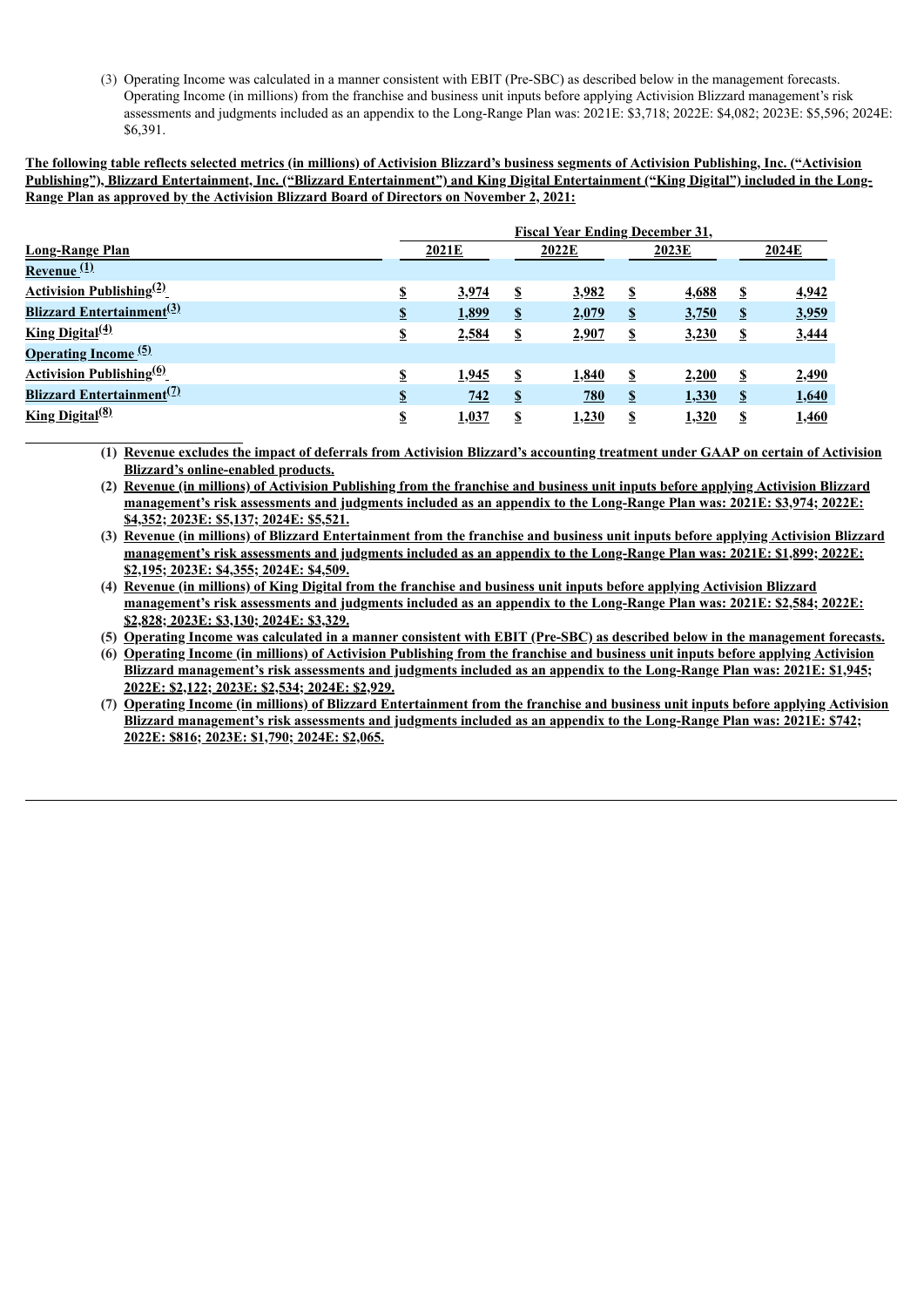## (8) Operating Income (in millions) of King Digital from the franchise and business unit inputs before applying Activision Blizzard management's risk assessments and judgments included as an appendix to the Long-Range Plan was: 2021E: \$1,037; 2022E: **\$1,140; 2023E: \$1,270; 2024E: \$1,395.**"

Adding the line items and related information to the table in the second paragraph under "Proposal 1: Adoption of the Merger Agreement-The Merger-*Financial Forecasts—Management Forecasts" on page 51 as follows:*

"The following table reflects selected metrics (in millions) included in the January 2022 forecasts:

|                                               | <b>Fiscal Year Ending December 31,</b> |            |                        |          |                |           |               |         |               |            |                    |         |
|-----------------------------------------------|----------------------------------------|------------|------------------------|----------|----------------|-----------|---------------|---------|---------------|------------|--------------------|---------|
| <b>Management Forecasts</b>                   |                                        | 2021E      |                        | 2022E    |                | 2023E     |               | 2024E   |               | 2025E      |                    | 2026E   |
| Revenue <sup>(1)</sup>                        | \$                                     | 8,354      | \$                     | 8,625    | \$             | 10,605    | \$            | 11,125  | <sup>\$</sup> | 12,237     | <sup>\$</sup>      | 12,604  |
| (-) Cost of Sales                             | \$                                     | (1,972)    | \$                     | (1, 812) | \$             | (1,921)   | S             | (2,006) | -S            | (2,190)    | - \$               | (2,256) |
| (-) Product Development                       | $\boldsymbol{\mathsf{S}}$              | (1,341)    | \$                     | (1,580)  | \$             | (2, 415)  | \$            | (2,169) | $\mathbf{s}$  | (2,566)    | $\mathbf{s}$       | (2,580) |
| (-) Variable Sales and Marketing              | \$                                     | (775)      | \$                     | (943)    | \$             | (1,023)   | S             | (1,123) | -S            | (1,285)    | - \$               | (1,260) |
| (-) Fixed Sales and Marketing and General and |                                        |            |                        |          |                |           |               |         |               |            |                    |         |
| <b>Administrative</b>                         | ${\pmb{\mathbb{S}}}$                   | (772)      | $\mathbf{\mathcal{S}}$ | (871)    | $\mathbf{\$\}$ | (961)     | $\frac{1}{2}$ | (967)   | $\mathbf{s}$  | (1,040)    | - \$               | (1,071) |
| $(t) Other$                                   | \$                                     | 14         | \$                     | 31       | \$             | <u>16</u> | \$            | 11      | S             | 10         | \$                 | 10      |
| EBIT (Pre-SBC) <sup>(2)</sup>                 | \$                                     | 3,507      | \$                     | 3,450    | \$             | 4,300     | \$            | 4,870   | \$.           | 5,166      | <sup>\$</sup>      | 5,446   |
| (+) Depreciation & Amortization               | \$                                     | <b>108</b> | \$                     | 103      | \$             | 103       | \$            | 103     | S             | <b>100</b> | \$                 | 100     |
| Adj. $EBITDA(3)$                              | \$                                     | 3,615      | \$                     | 3,552    | $\mathbb{S}$   | 4,403     | \$            | 4,973   | $\mathbf S$   | 5,266      | S                  | 5,546   |
| $(-)$ SBC                                     | \$                                     | (554)      | \$                     | (601)    | \$             | (526)     | S             | (560)   | -\$           | (580)      | - S                | (600)   |
| $\left( -\right)$ Depreciation & Amortization | \$                                     | (108)      | \$                     | (103)    | \$             | (103)     | <sup>\$</sup> | (103)   | <sup>\$</sup> | (100)      | - \$               | (100)   |
| Taxable EBIT                                  | \$                                     | 2,954      | \$                     | 2,849    | \$             | 3,774     | S             | 4,311   | \$            | 4,586      | \$.                | 4,846   |
| (-) Cash Taxes                                | \$                                     | (443)      | \$                     | (528)    | \$             | (698)     | <sup>\$</sup> | (793)   | <sup>\$</sup> | (826)      | -S                 | (872)   |
| Net Operating Profit After Taxes              | \$                                     | 2,511      | \$                     | 2,321    | \$             | 3,076     | S             | 3,518   | \$            | 3,761      | S                  | 3,974   |
| $(+)$ Depreciation & Amortization             | \$                                     | 108        | $\mathbf S$            | 103      | $\mathbf S$    | 103       | \$            | 103     | <sup>\$</sup> | 100        | <sup>\$</sup>      | 100     |
| (-) Change in Working Capital                 |                                        |            | \$                     | (275)    | \$             | (50)      | <sup>\$</sup> | (50)    | -S            | (61)       | -S                 | (63)    |
| (-) Capital Expenditures                      | \$                                     | (105)      | $\mathbf S$            | (100)    | \$             | (100)     | <sup>\$</sup> | (100)   | - \$          | (100)      | - \$               | (100)   |
| (-) Capitalized Software Development          | \$                                     | (426)      | \$                     | (541)    | \$             | (434)     | <sup>\$</sup> | (439)   | -S            | (489)      | -S                 | (504)   |
| (+) Amortization of Software Development      | \$                                     | 215        | \$                     | 286      | \$             | 818       | \$            | 389     | <sup>\$</sup> | 587        | $\mathbf S$        | 504     |
| (-) Restructuring                             | \$                                     | (67)       | \$                     | (25)     | \$             | (25)      | \$            | (25)    | S             | (25)       | <sup>\$</sup>      | (25)    |
| Unlevered Free Cash $Flow(4)$                 | \$                                     | 2,235      | \$                     | 1,768    | $\mathbb{S}$   | 3,387     | \$            | 3,396   | $\mathbf{\$}$ | 3,773      | $\mathbf{\hat{s}}$ | 3,886   |

(1) Revenue excludes the impact of deferrals from Activision Blizzard's accounting treatment under GAAP on certain of Activision Blizzard's online-enabled products. December 2021 management forecasts provided for the following approximate estimated revenues (in billions): 2021E: \$8.5; 2022E: \$8.7; 2023E: \$10.6; 2024E: \$11.1; 2025E: \$12.2; 2026E: \$12.6.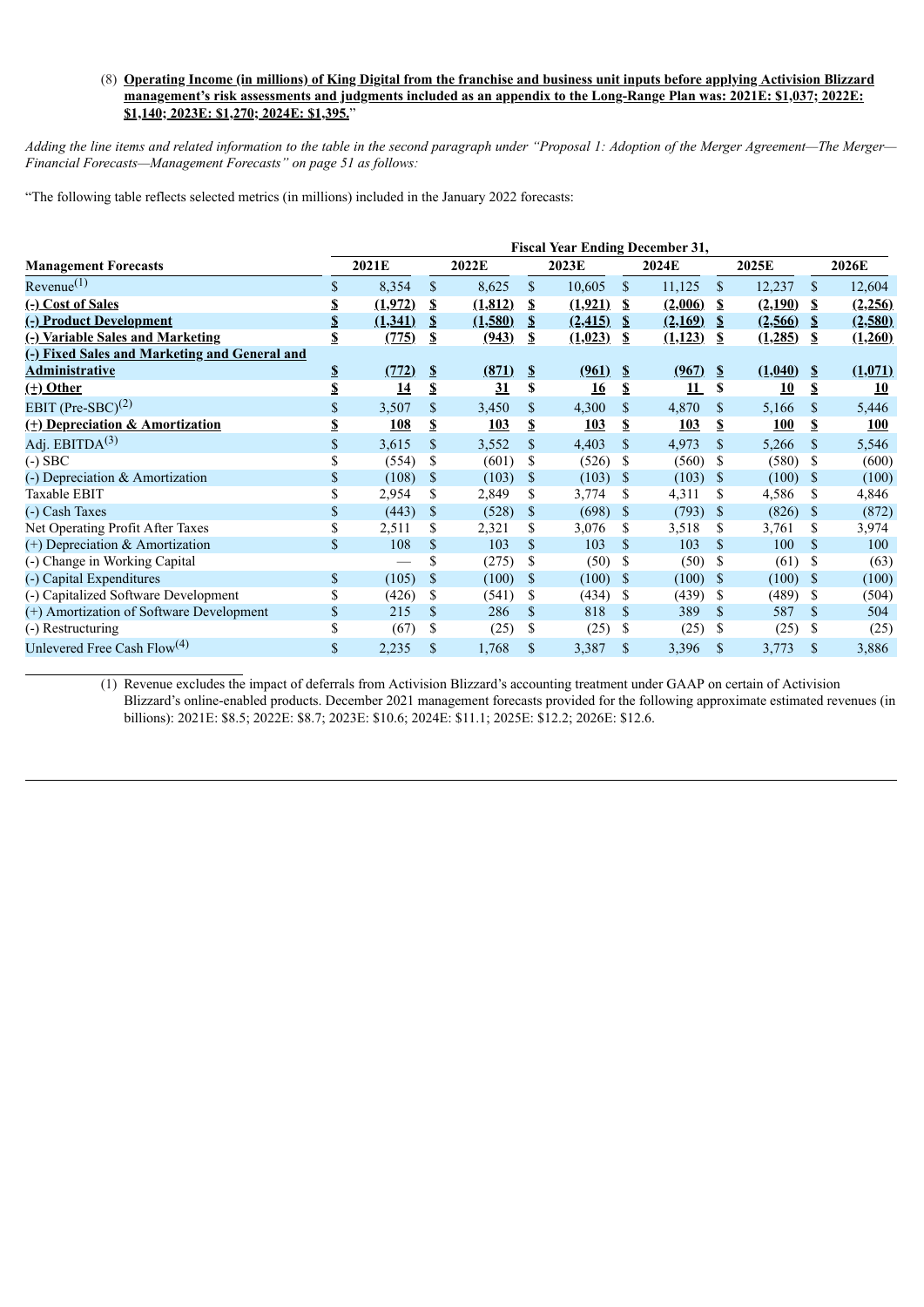- (2) "EBIT (Pre-SBC)" refers to earnings before interest and taxes (but includes depreciation and amortization), and excludes stock-based compensation, restructuring and other costs, net, acquisition-related costs, net and certain other expenses that result from unplanned events outside the ordinary course of continuing operations. EBIT (Pre-SBC) is a non-GAAP measure, and our calculation of EBIT (Pre-SBC) may differ from other companies. December 2021 management forecasts provided for the following approximate estimated EBIT (Pre-SBC) (in billions): 2021E: \$3.6; 2022E: \$3.6; 2023E: \$4.3; 2024E: \$4.9; 2025E: \$5.2; 2026E: \$5.4.
- (3) "Adjusted EBITDA" refers to earnings before interest, taxes, depreciation and amortization, and excludes stock-based compensation, restructuring and other costs, net, acquisition-related costs, net and certain other expenses that result from unplanned events outside the ordinary course of continuing operations. Adjusted EBITDA is a non-GAAP measure, and our calculation of Adjusted EBITDA may differ from other companies. December 2021 management forecasts provided for the following approximate estimated Adjusted EBITDA (in billions): 2021E: \$3.7; 2022E: \$3.7; 2023E: \$4.4; 2024E: \$5.0; 2025E: \$5.3; 2026E: \$5.5.
- (4) "Unlevered Free Cash Flow" was calculated as Adjusted EBITDA less stock-based compensation, depreciation and amortization and cash taxes to derive net operating profit after taxes, which was then adjusted by adding back depreciation and amortization and amortization of software development and deducting changes in working capital, capital expenditures, capitalized software development and restructuring costs. December 2021 management forecasts provided for the following approximate estimated Unlevered Free Cash Flow (in billions): 2021E: \$2.5; 2022E: \$1.8; 2023E: \$3.4; 2024E: \$3.4; 2025E: \$3.8; 2026E: \$3.9."

Amending and restating the first sentence of the first paragraph under "Opinion of Activision Blizzard's Financial Advisor-Financial Analyses-Selected Public Companies Analysis" on page 55 as follows and by deleting the list of selected companies immediately following such paragraph:

"Allen & Company reviewed certain publicly available financial and stock market information relating to Activision Blizzard and the following three selected publicly traded companies**, as noted below,** with operations in the interactive entertainment industry that Allen & Company**, based on its professional judgment,** considered generally relevant for purposes of analysis, collectively referred to as the "selected companies**.**:"

Amending and restating the first sentence of the third paragraph under "Opinion of Activision Blizzard's Financial Advisor-Financial Analyses-Selected Public Companies Analysis" on page 56 as follows and additionally supplementing by adding the following list of selected companies and related *information after such sentence and moving the second and third sentences of such paragraph thereunder:*

"The overall low to high calendar year 2022 and calendar year 2023 estimated EBITDA multiples observed for the selected companies were 8.4x to 19.1x and 7.3x to 15.6x, respectively**, as indicated below (individual multiples are referenced below for informational purposes):**"

|           |                                     | 2022E EBITDA<br>Multiples | 2023E EBITDA<br>Multiples |
|-----------|-------------------------------------|---------------------------|---------------------------|
| $\bullet$ | Take-Two Interactive Software, Inc. | 19.1x                     | <u>15.6x</u>              |
| $\bullet$ | Electronic Arts Inc.                | 13.0x                     | 12.0x                     |
| $\bullet$ | Ubisoft Entertainment SA            | 8.4x                      | 7.3x                      |

Amending and restating the second sentence of the third paragraph under "Opinion of Activision Blizzard's Financial Advisor-Financial Analyses-*Selected Public Companies Analysis" on page 56 as follows:*

"**Based on these observed multiples and Allen & Company's professional judgment,** Allen & Company then applied selected ranges of calendar year 2022 and calendar year 2023 estimated EBITDA multiples derived from the selected companies of 13.5x to 18.0x and 12.5x to 15.0x, respectively, to corresponding data of Activision Blizzard based on the Activision Blizzard forecasts."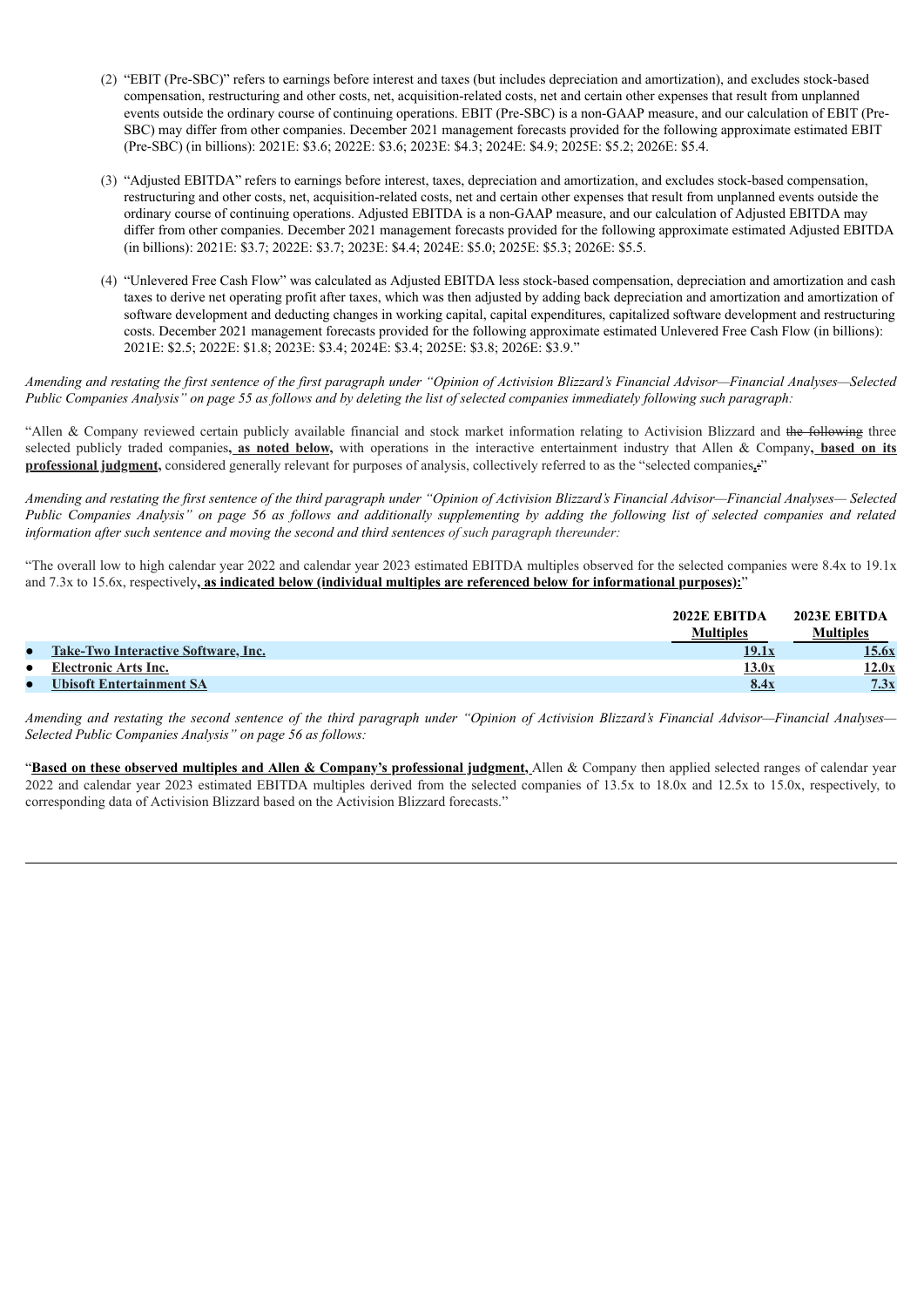Amending and restating the first sentence of the first paragraph under "Opinion of Activision Blizzard's Financial Advisor—Financial Analyses— Selected Precedent Transactions Analysis" on page 56 as follows and by deleting the list of selected transactions and related information immediately following *such paragraph:*

"Using publicly available information, Allen & Company reviewed financial data relating to the following 11 selected transactions**, as noted below,** involving target companies with operations in the interactive entertainment industry that Allen & Company**, based on its professional judgment,** considered generally relevant for purposes of analysis, collectively referred to as the "selected transactions**.**:"

Amending and restating the first sentence of the third paragraph under "Opinion of Activision Blizzard's Financial Advisor—Financial Analyses—Selected Precedent Transactions Analysis" on page 56 as follows and additionally supplementing by adding the following list of selected transactions and related *information after such sentence and moving the second and third sentences of such paragraph thereunder:*

"The overall low to high latest 12 months EBITDA multiples observed for the selected transactions were 5.6x to 29.9x**, as indicated below (individual** multiples are referenced below for informational purposes; transactions for which such data was not publicly available, is referenced below as **"NA"):**"

| Announcement         |                                    |                                          | <b>LTM</b>             |
|----------------------|------------------------------------|------------------------------------------|------------------------|
| Date                 | Acquiror                           | <b>Target</b>                            | <b>EBITDA Multiple</b> |
|                      | <b>Take-Two Interactive</b>        |                                          |                        |
| January 2022         | Software, Inc.                     | Zynga Inc.                               | 19.4x                  |
| <b>February 2021</b> | <b>Electronic Arts Inc.</b>        | <b>Glu Mobile, Inc.</b>                  | 27.4x                  |
| December 2020        | <b>Electronic Arts Inc.</b>        | <b>Codemasters Group Holdings plc</b>    | 29.9x                  |
| September 2020       | <b>Microsoft Corporation</b>       | ZeniMax Media, Inc.                      | $\mathbf{M}$           |
|                      | <b>Tencent Music Entertainment</b> |                                          |                        |
| <b>August 2020</b>   | <b>Group</b>                       | Leyou Technologies Holdings Ltd.         | 15.8x                  |
| November 2017        | <b>Aristocrat Leisure Limited</b>  | Big Fish Games, Inc.                     | 11.9x                  |
| <b>April 2017</b>    | DoubleU Games Co., Ltd.            | DoubleDown Interactive Co., Inc.         | 10.5x                  |
|                      | <b>Shanghai Giant Network</b>      |                                          |                        |
| <b>July 2016</b>     | Technology Co., Ltd.               | <b>Playtika Holdings, LLC</b>            | 13.6x                  |
| <b>June 2016</b>     | <b>Tencent Holdings Ltd.</b>       | <b>Supercell Oy</b>                      | 9.8x                   |
|                      |                                    | <b>King Digital Entertainment Public</b> |                        |
| November 2015        | <b>Activision Blizzard Inc.</b>    | <b>Limited Company</b>                   | 5.6x                   |
| October 2013         | <b>SoftBank Group Corp.</b>        | <b>Supercell Oy</b>                      | 6.5x                   |

Amending and restating the second sentence of the third paragraph under "Opinion of Activision Blizzard's Financial Advisor-Financial Analyses-*Selected Precedent Transactions Analysis" on page 56 as follows:*

"**Based on these observed multiples and Allen & Company's professional judgment,** Allen & Company then applied a selected range of latest 12 months EBITDA multiples derived from the selected transactions of 14.0x to 20.0x to the latest 12 months (as of December 31, 2021) EBITDA of Activision Blizzard based on the Activision Blizzard forecasts."

Amending and restating the third sentence of the first paragraph under "Opinion of Activision Blizzard's Financial Advisor—Financial Analyses— *Discounted Cash Flow Analysis" beginning on page 56 as follows:*

"Allen & Company calculated implied terminal values for Activision Blizzard by applying to Activision Blizzard's unlevered, after-tax free cash flows for the fiscal year ending December 31, 2026 a selected range of perpetuity growth rates of 2.25% to 2.75%**, which range was selected based on Allen & Company's professional judgment,** and a selected range of discount rates of 6.50% to 8.00% **derived from a weighted average cost of capital calculation**."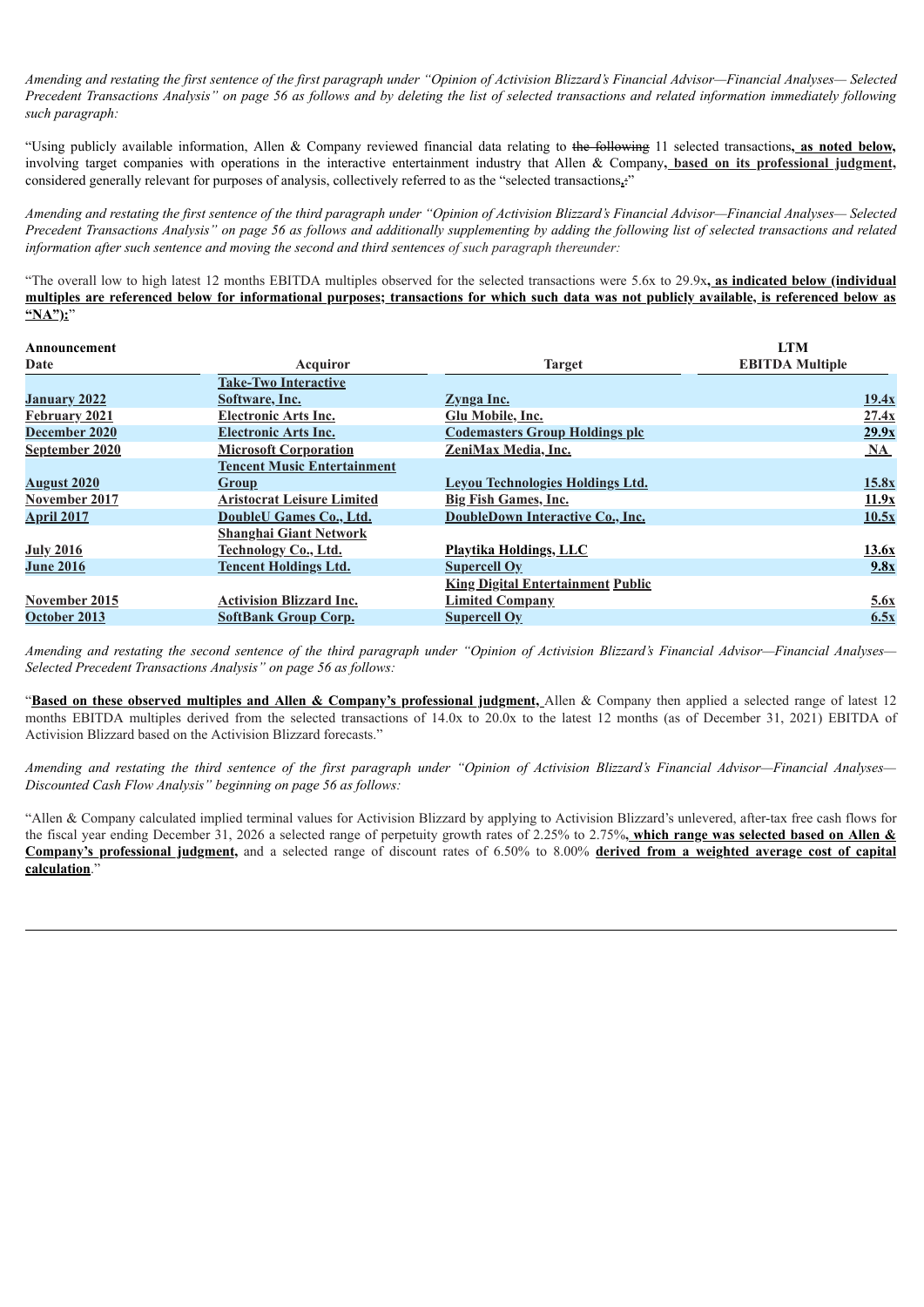Adding the following sentence to the end of the second paragraph under "Proposal 1: Adoption of the Merger Agreement—The Merger—Regulatory *Approvals—HSR Act and Other Antitrust Matters" on page 70 as follows:*

"It is Activision Blizzard's understanding from public information that four United States senators sent a letter to the FTC expressing concern about the proposed transaction and its impact on workplace issues and requested that the FTC oppose the deal if it determines that it could **worsen the negotiating position of employees.**"

### **Forward-Looking Statements**

This report contains certain forward-looking statements within the meaning of the "safe harbor" provisions of the United States Private Securities Litigation Reform Act of 1995 with respect to the proposed transaction between Microsoft and Activision Blizzard, including statements regarding the benefits of the transaction, the anticipated timing of the transaction and the products and markets of each company. These forward-looking statements generally are identified by the words "believe," "project," "predicts," "budget," "forecast," "continue," "expect," "anticipate," "estimate," "intend," "strategy," "future," "opportunity," "plan," "may," "could," "should," "will," "would," "will be," "will continue," "will likely result," and similar expressions (or the negative versions of such words or expressions). Forward-looking statements are predictions, projections and other statements about future events that are based on current expectations and assumptions and, as a result, are subject to risks and uncertainties. Many factors could cause actual future events to differ materially from the forward-looking statements in this report, including but not limited to: (i) the risk that the transaction may not be completed in a timely manner or at all, which may adversely affect Activision Blizzard's business and the price of the common stock of Activision Blizzard, (ii) the failure to satisfy the conditions to the consummation of the transaction, including the adoption of the merger agreement by the stockholders of Activision Blizzard and the receipt of certain governmental and regulatory approvals, (iii) the occurrence of any event, change or other circumstance that could give rise to the termination of the merger agreement, (iv) the effect of the announcement or pendency of the transaction on Activision Blizzard's business relationships, operating results, and business generally, (v) risks that the proposed transaction disrupts current plans and operations of Activision Blizzard or Microsoft and potential difficulties in Activision Blizzard employee retention as a result of the transaction, (vi) risks related to diverting management's attention from Activision Blizzard's ongoing business operations, (vii) the outcome of any legal proceedings that have been or may be instituted against Microsoft or against Activision Blizzard related to the merger agreement or the transaction, (viii) the ability of Microsoft to successfully integrate Activision Blizzard's operations, product lines, and technology, the impact of the COVID-19 pandemic on Activision Blizzard's business and general economic conditions, (ix) restrictions during the pendency of the proposed transaction that may impact Activision Blizzard's ability to pursue certain business opportunities or strategic transactions and (x) the ability of Microsoft to implement its plans, forecasts, and other expectations with respect to Activision Blizzard's business after the completion of the proposed merger and realize additional opportunities for growth and innovation. In addition, please refer to the documents that Microsoft and Activision Blizzard file with the Securities and Exchange Commission (the "SEC") on Forms 10- K, 10-Q and 8-K. These filings identify and address other important risks and uncertainties that could cause events and results to differ materially from those contained in the forward-looking statements set forth in this report. Forward-looking statements speak only as of the date they are made. Readers are cautioned not to put undue reliance on forward-looking statements, and Microsoft and Activision Blizzard assume no obligation and do not intend to update or revise these forward-looking statements, whether as a result of new information, future events, or otherwise.

### **Additional Information and Where to Find It**

In connection with the transaction, Activision Blizzard has filed with the SEC and mailed to Activision Blizzard stockholders entitled to vote at the special meeting to approve the transaction a definitive proxy statement on March 21, 2022 (as amended or supplemented from time to time, the "definitive proxy statement"). INVESTORS AND SECURITY HOLDERS OF ACTIVISION BLIZZARD ARE URGED TO READ THESE MATERIALS (INCLUDING ANY AMENDMENTS OR SUPPLEMENTS THERETO) AND ANY OTHER RELEVANT DOCUMENTS IN CONNECTION WITH THE TRANSACTION THAT ACTIVISION BLIZZARD HAS FILED OR WILL FILE WITH THE SEC WHEN THEY BECOME AVAILABLE BECAUSE THEY DO OR WILL CONTAIN IMPORTANT INFORMATION ABOUT ACTIVISION BLIZZARD AND THE TRANSACTION. The definitive proxy statement and other relevant materials in connection with the transaction (when they become available), and any other documents filed by Activision Blizzard with the SEC, may be obtained free of charge at the SEC's website (http://www.sec.gov) or at Activision Blizzard's website (https://investor.Activision.com) or by writing to Activision Blizzard, Investor Relations, 2701 Olympic Boulevard, Building B, Santa Monica, CA 90404.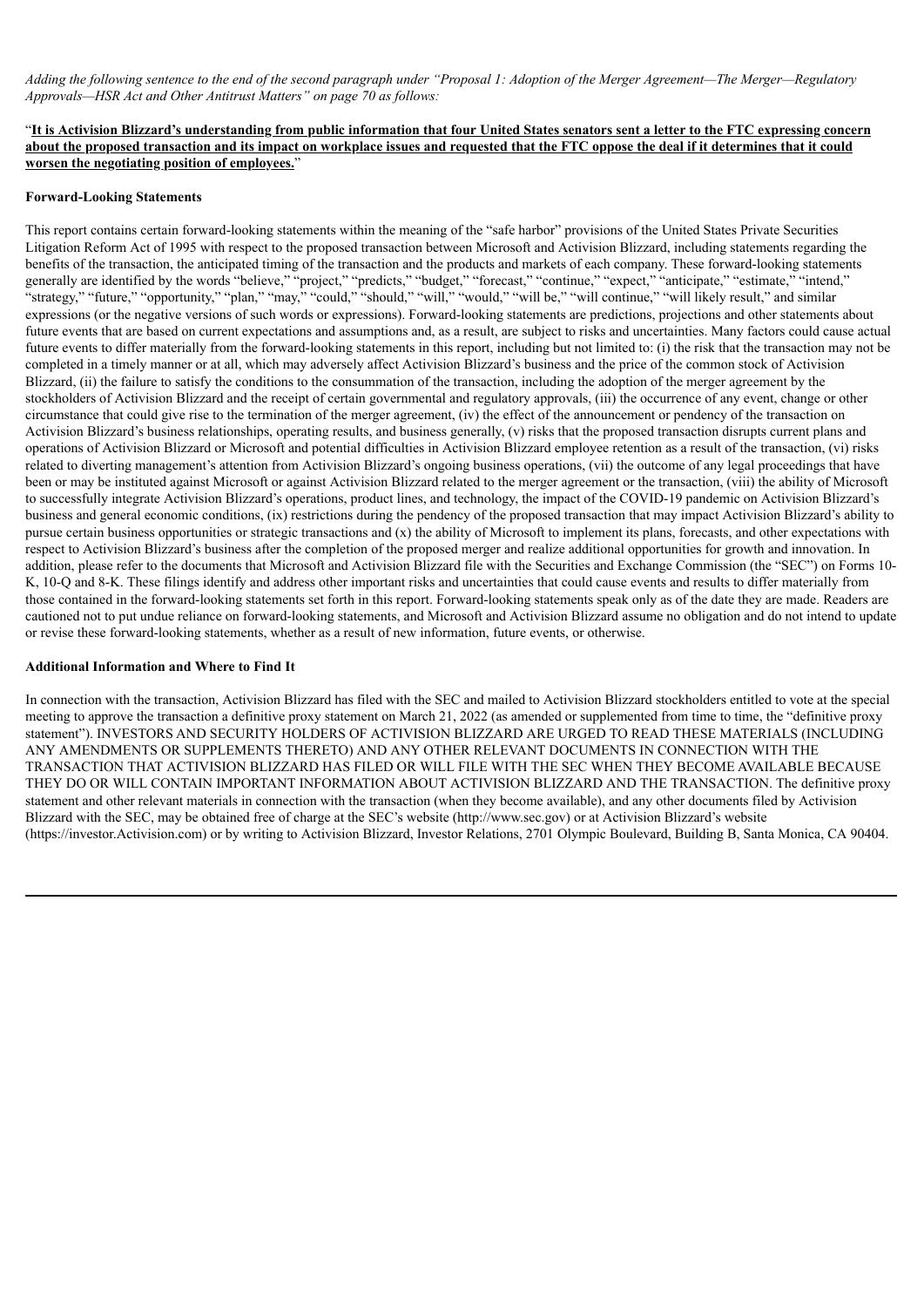Activision Blizzard and certain of its directors and executive officers and other members of management and employees may be deemed to be participants in the solicitation of proxies from Activision Blizzard's stockholders with respect to the transaction. Information about Activision Blizzard's directors and executive officers and their ownership of Activision Blizzard's common stock is set forth in the definitive proxy statement. To the extent that holdings of Activision Blizzard's securities have changed since the amounts printed in the definitive proxy statement, such changes have been or will be reflected on Statements of Change in Ownership on Form 4 filed with the SEC. Information regarding the identity of the participants, and their direct or indirect interests in the transaction, by security holdings or otherwise, are set forth in the definitive proxy statement and other materials filed with the SEC in connection with the transaction.